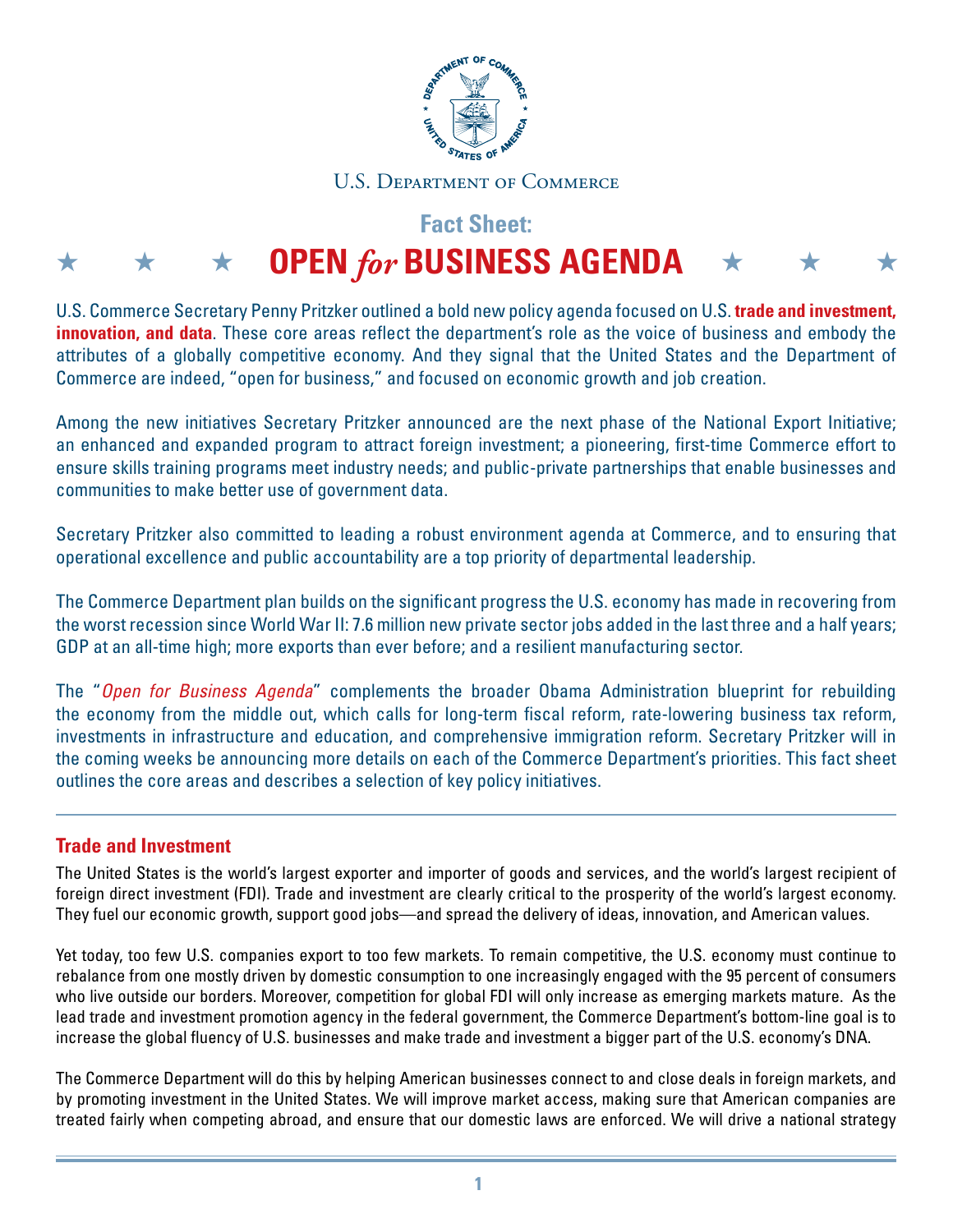around travel and tourism, a key U.S. export, by leading a reinvigorated government-wide Tourism Policy Council that works closely with industry leaders. And we will make sure that American companies competing around the world know that the Commerce Department and its Secretary—the country's "Chief Commercial Advocate"—will fight for them if they encounter obstacles.

**National Export Initiative (NEI) 2.0:** Commerce will lead the next phase of the NEI, the successful governmentwide strategy to promote exports launched by President Obama in 2010. Nearly 10 million U.S. jobs are now supported by exports, up 1.3 million since 2009. Last year, the United States exported a record \$2.2 trillion in goods and services, \$600 billion more than in 2009. And we are on track for a third record-setting year. The NEI is a commitment to orient American business toward the global marketplace. Commerce will drive the development of this long-term strategy, set ambitious new export goals and metrics, and coordinate federal activities in pursuit of those goals.

**Enhanced and Expanded SelectUSA:** Building on last month's successful SelectUSA Summit—which brought together hundreds of foreign investors from nearly 60 countries to explore investment deals with more than 200 U.S. economic development organizations from 47 states, the District of Columbia, and three territories —Secretary Pritzker is announcing that the summit will become a regular event. Beyond the summit, the department is committed to leading the expansion and enhancement of the SelectUSA program, the first-ever U.S. government-wide initiative to promote and facilitate investment in the United States. The goal: A fully-funded and staffed program that will deliver a robust deal pipeline of foreign direct investment—a major source of U.S. jobs and prosperity.

#### **Innovation**

Innovation is the key driver of U.S. competitiveness, wage and job growth, and long term economic growth. The fact is that as much as half of economic growth in the United States can be attributed to advances in science, technology, and business processes. That's why promoting U.S. innovation is a core priority of the Department's "Open for Business Agenda." The Department's innovation agenda is comprised of three key components: manufacturing, skills, and the digital economy.

**Manufacturing:** A country's manufacturing strength is a key indicator of its intellectual and innovative capacity. New ideas and improvements come through making things. Indeed, manufacturing accounts for 70 percent of private sector R&D, 70 percent of patents issued, and the majority of U.S. exports. As the federal agency responsible for leading the government's manufacturing policy, Commerce will support manufacturing at every stage of the product life cycle. Key policy initiatives:

*Establish the National Network for Manufacturing Innovation:* The Commerce Department will work with Congress to authorize and fund this bipartisan, industry-driven proposal—a network of commercialization hubs owned and operated by universities and corporations. The hubs will collaborate on applied research, conduct skills training, and accelerate new technologies into the market. These hubs are the missing piece of our manufacturing infrastructure. If we don't promote pre-competitive collaboration among leading-edge manufacturers, we risk losing to other countries the very industries our scientists pioneer.

*Transform Economic Development through the Investing in Manufacturing Communities Partnership:* The Department will launch a national competition that coordinates fast-track access to \$1.4 billion in federal assistance to communities that are developing the most promising long-term strategies for attracting private sector investment. The Investing in Manufacturing Communities Partnership is a coalition of 10 Cabinet agencies that will transform the way economic development policy is done in the federal government—by making federal agencies work more effectively, and by being more responsive to best practices at the local level.

**Skilled Workforce:** A talented and skilled workforce is an essential component of a modern, innovative economy. Firms need skilled workers to invent and implement new technologies and processes. Yet today, many U.S. employers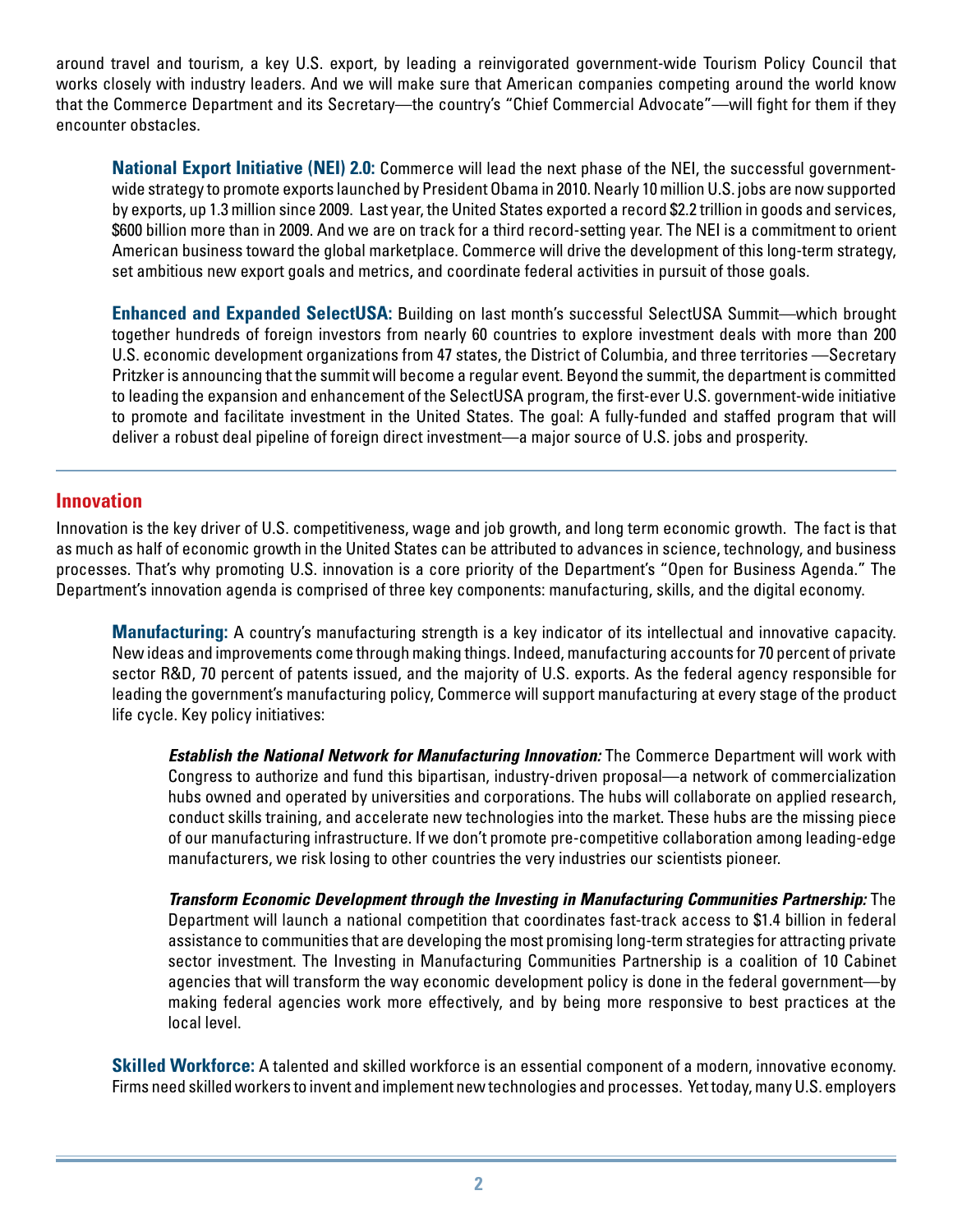are struggling to find those workers, even as far too many workers struggle to find jobs. Millions of Americans remain underemployed or unemployed despite there being 3.9 million open jobs in this country.

This apparent skills mismatch is a threat to U.S. innovation and competitiveness, which is why Secretary Pritzker is making skills a Commerce Department focus. This is a first for the department, but it is also a natural fit. Commerce is a trusted advocate for business and possesses the convening power, regional economic development planning know-how, and statistical analysis expertise to spotlight and address the workforce demands of growing industries. Industry-driven solutions are crucial for government-funded workforce training to be aligned with the needs of employers—so that we avoid spending taxpayer money on job-training that does not lead to a job.

*Partner with Labor and Education Departments to Transform Skills Training:* Commerce will join forces with the White House and U.S. Departments of Labor and Education to transform workforce development, ensuring that our skills training programs are driven by industry needs. One approach under exploration is giving preference to grant applicants that design workforce development programs that are industryled and "demand-driven." To be sure, it will take time to shift the federal government's multi-billion-dollar workforce development system to an industry-led orientation—and we may need help from the Congress but we can and will start that transformation right away by applying demand-driven principles to Commerce workforce training investments through the Economic Development Administration and Manufacturing Extension Partnership.

**Digital Economy:** The digital economy is the great engine of innovation and economic growth of the 21st century, and the Commerce Department represents its principal defender and champion in the federal government. The Internet engine that powers this vast marketplace of electronic goods and services was developed within the federal government, but has flourished in the private sector—where it should remain. And yet this extraordinary platform for innovation, growth, and social progress faces urgent policy questions that demand a thoughtful government response: How can we better protect personal information and intellectual property online? How can we defend our nation's critical digital infrastructure from cyberattack? How can we ensure high-speed and affordable Internet access for all Americans? And how can we achieve these goals while preserving here and around the world the fundamentally open nature of the Internet, free from unnecessary regulation?

The Commerce Department has essential responsibility and a central role in answering these questions. It advises the President on telecommunications issues and manages national spectrum resources needed for expanded highspeed broadband service. It develops U.S. policy on online intellectual property protection and enforcement. It oversees the development of voluntary industry cybersecurity and other online safety standards. It represents the United States on Internet governance issues before international multi-stakeholder bodies.

As the voice of business, the Department will also make sure that we protect a free and open Internet, and U.S. economic competitiveness, during the formulation of national security policies.

In the coming weeks and months, the Commerce Department will unveil a comprehensive and coordinated approach to digital economy issues—all with the goal of nurturing the innovative potential of the digital economy, and championing in the federal government the entrepreneurs and small businesses at its heart.

## **Data**

Data are the fuel that powers the 21st century economy. Commerce Department data—from the Census Bureau's economic and demographic statistics to the National Oceanic and Atmospheric Administration's (NOAA) weather and climate information—touches every American and informs business decisions every day. Commerce data enable start-ups, move markets, protect life and property, and power both small and multi-billion dollar companies.